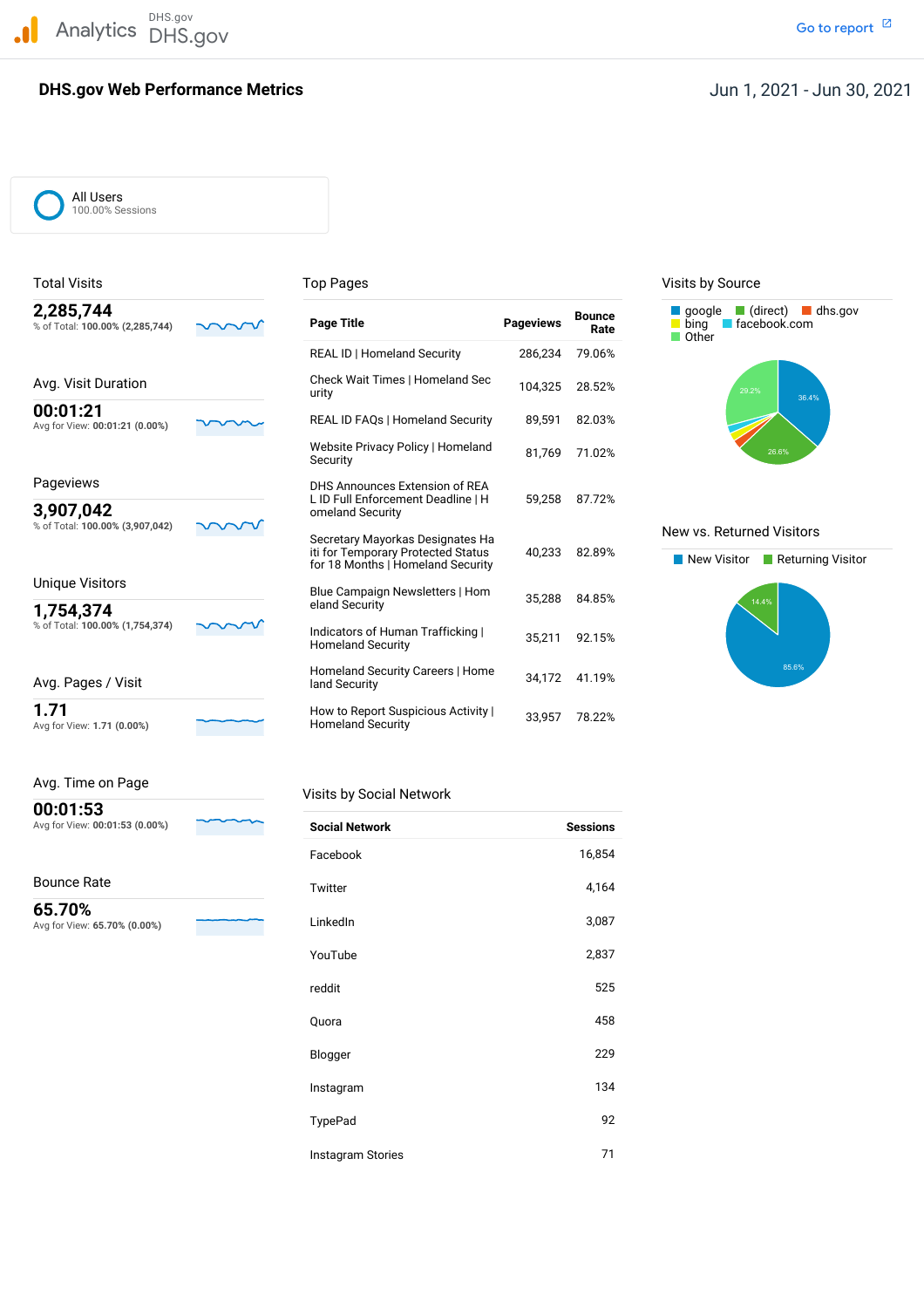## **DHS.gov Search Performance Metrics**

# Jun 1, 2021 - Jun 30, 2021

All Users 100.00% Sessions

#### Total External Searches (Google)

| 2,285,744<br>% of Total: 100.00% (2,285,744) |      | <b>Search Term</b> | <b>Total Unique Searches Organic Searches</b> |             | New Visitor<br>Returning Visitor |
|----------------------------------------------|------|--------------------|-----------------------------------------------|-------------|----------------------------------|
|                                              |      | global entry       | 1,073                                         | 0           | 14.4%                            |
|                                              |      | real id            | 776                                           | 0           |                                  |
| <b>Total Internal Searches</b>               |      | careers            | 429                                           | 0           |                                  |
| 65,798<br>% of Total: 100.00% (65,798)       | www  | jobs               | 424                                           | 0           | 85.6%                            |
|                                              |      | covid              | 264                                           | $\mathbf 0$ |                                  |
| <b>Total External Searches (Google)</b>      |      | forms              | 259                                           | 0           |                                  |
| 691,852                                      |      | passport           | 248                                           | 0           | Avg. Visits per Visitor          |
| % of Total: 30.27% (2,285,744)               | vvvv | Jobs               | 226                                           | 0           | Other                            |
|                                              |      | Careers            | 215                                           | 0           |                                  |
|                                              |      | travel             | 215                                           | 0           | 16.8%<br>$\overline{a}$          |







Top External Searches (Google - as reported)

| Page Title                                                                               | <b>Sessions</b> |
|------------------------------------------------------------------------------------------|-----------------|
| <b>REAL ID   Homeland Security</b>                                                       | 95,938          |
| Check Wait Times   Homeland Security                                                     | 30,074          |
| Blue Campaign Newsletters   Homelan<br>d Security                                        | 26,615          |
| DHS Announces Extension of REAL ID F<br>ull Enforcement Deadline   Homeland S<br>ecurity | 24,316          |
| <b>REAL ID FAQs   Homeland Security</b>                                                  | 22,924          |
| What Is Human Trafficking?   Homelan<br>d Security                                       | 21,412          |
| Learn What I Can Bring on the Plane   H<br>omeland Security                              | 18,926          |
| Apply for a U.S. Passport   Homeland S<br>ecurity                                        | 16,704          |
| Homeland Security Careers   Homeland<br>Security                                         | 12,469          |
| Check Immigration Case Status   Home<br>land Security                                    | 10,434          |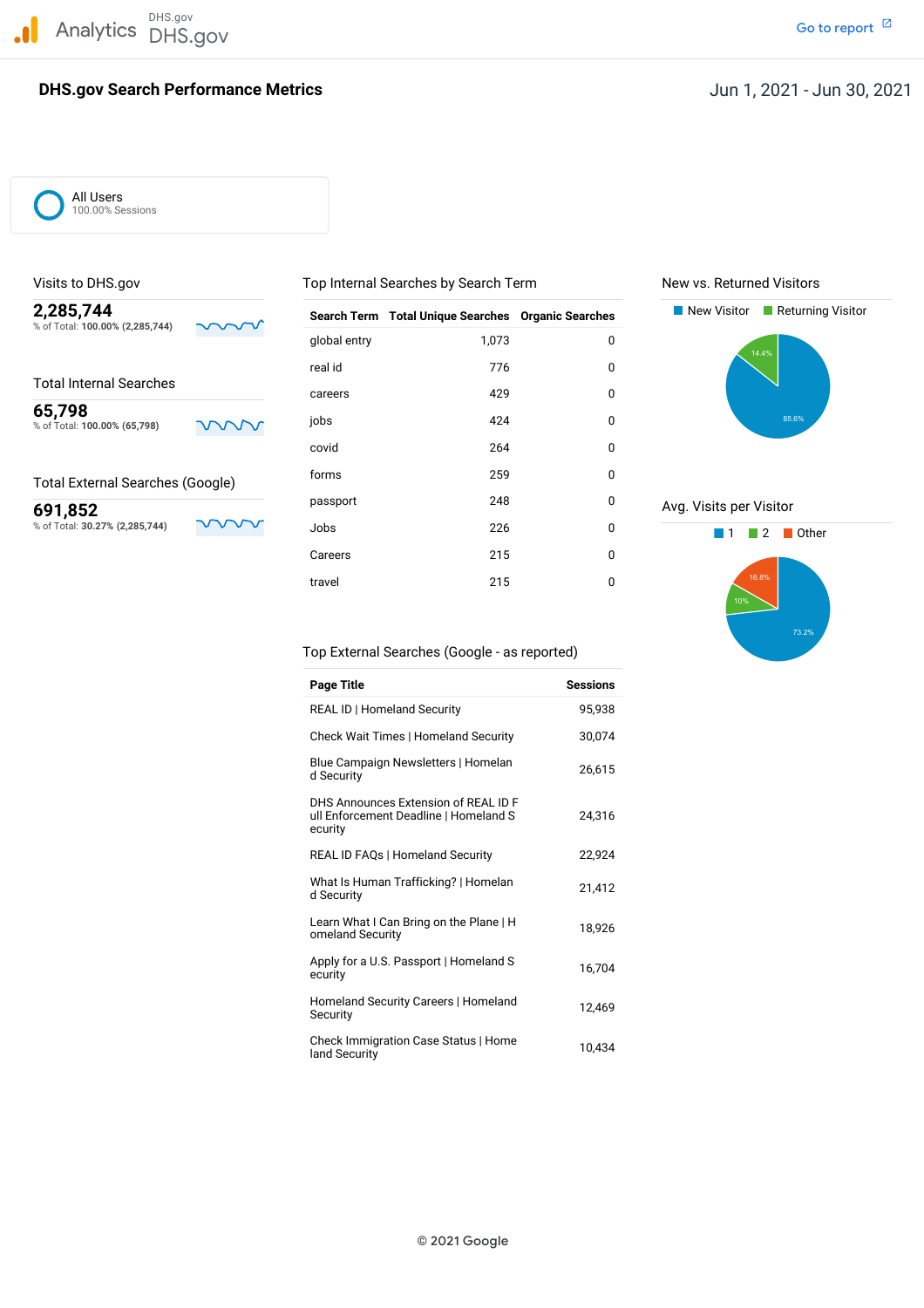## **DHS.gov Customer Satisfaction Survey**

Time Period: 06/01/2021‐ 06/30/2021

# **Overall Customer Satisfaction Score 65.34**

#### **How would you rate your overall experience today? 63.33 Were you able to complete the purpose of your visit? Answer Choices Responses Points Score** • Outstanding 100 at 27900 100 at 27900 100 at 27900 100 at 27900 100 at 27900 100 at 27900 100 at 27900 100 at 27900 100 at 27900 100 at 27900 100 at 27900 100 at 27900 100 at 27900 100 at 27900 100 at 27900 100 at 27900 **•** Above Average 20050 **1206 2006** 2007 12:00 12:00 12:00 12:00 12:00 12:00 12:00 12:00 12:00 12:00 12:00 12:00 12:00 12:00 12:00 12:00 12:00 12:00 12:00 12:00 12:00 12:00 12:00 12:00 12:00 12:00 12:00 12:00 12:00 12:00 1 • Average 50 25200 504 50 25200 504 50 25200 504 50 25200 504 50 25200 50 25200 50 25200 50 25200 50 25200 50 2 ▪ Below Average 119 25 2975  $\bullet$  Poor  $\bullet$  0 0  $\bullet$  0  $\bullet$  0  $\bullet$  0  $\bullet$  0  $\bullet$  0  $\bullet$  0  $\bullet$  0  $\bullet$  0  $\bullet$  0  $\bullet$  0  $\bullet$  0  $\bullet$  0  $\bullet$  0  $\bullet$  0  $\bullet$  0  $\bullet$  0  $\bullet$  0  $\bullet$  0  $\bullet$  0  $\bullet$  0  $\bullet$  0  $\bullet$  0  $\bullet$  0  $\bullet$  0  $\bullet$  0  $\bullet$  0  $\bullet$  0  $\bullet$  0  $\bullet$  0 **1739 Responses Points**

| <b>Answer Choices</b> | <b>Responses</b> | <b>Points</b> | Score |
|-----------------------|------------------|---------------|-------|
| • Yes                 | 991              | 100           | 99100 |
| $\cdot$ No            | 748              |               | 0     |
| <b>Total</b>          | 1739             |               | 99100 |

### **Would you still return to this website if you could get this information or service from another source?**

| <b>Answer Choices</b> | <b>Responses</b> | <b>Points</b> | Score  |
|-----------------------|------------------|---------------|--------|
| • Yes                 | 1258             | 100           | 125800 |
| $\cdot$ No            | 237              |               |        |
| <b>Total</b>          | 1495             |               | 125800 |

| Will you recommend this website to a friend or colleague? |                  |               | 77.53  |
|-----------------------------------------------------------|------------------|---------------|--------|
| <b>Answer Choices</b>                                     | <b>Responses</b> | <b>Points</b> | Score  |
| • Yes                                                     | 1159             | 100           | 115900 |
| $\cdot$ No                                                | 336              |               |        |
| Total                                                     | 1495             |               | 115900 |

# **Please describe your experience finding your way around**

# **(navigating) DHS.gov today.**

NOTE: Excludes "Other" responses

**Total**

| <b>Answer Choices</b>                                                     | <b>Responses</b> | <b>Points</b> | Score        |
|---------------------------------------------------------------------------|------------------|---------------|--------------|
| . Encountered no difficulties                                             | 839              | 100           | 83900        |
| • Had technical difficulties (e.g. error messages, broken links)          | 83               | O             |              |
| . Links did not take me where I expected                                  | 46               | 0             | <sup>0</sup> |
| . Links / labels are difficult to understand, they are not intuitive      | 130              | <sup>0</sup>  | <sup>0</sup> |
| . Navigated to general area but couldn't find the specific content needed | 245              | 0             | <sup>0</sup> |
| • Too many links or navigational choices                                  | 56               |               |              |
| . Would often feel lost, not know where I was                             | 96               |               |              |
| Total                                                                     | 1495             |               | 83900        |

#### **How was your experience using our site search?**

NOTE: Excludes "Did not use search" and "Other" responses

| <b>Answer Choices</b>                                   | <b>Responses</b> | <b>Points</b> | Score        |
|---------------------------------------------------------|------------------|---------------|--------------|
| • Encountered no difficulties                           | 440              | 100           | 44000        |
| . I was not sure what words to use in my search         | 76               |               | 0            |
| • Results were not helpful                              | 181              |               | <sup>0</sup> |
| . Results were not relevant to my search terms or needs | 91               |               | <sup>0</sup> |
| • Results were too similar / redundant                  | 27               |               | 0            |
| • Returned not enough or no results                     | 56               |               | U            |
| • Returned too many results                             | 24               |               | ŋ            |
| Total                                                   | 895              |               | 44000        |

**110125**

**56.99**

**84.15**

**56.12**

**49.16**